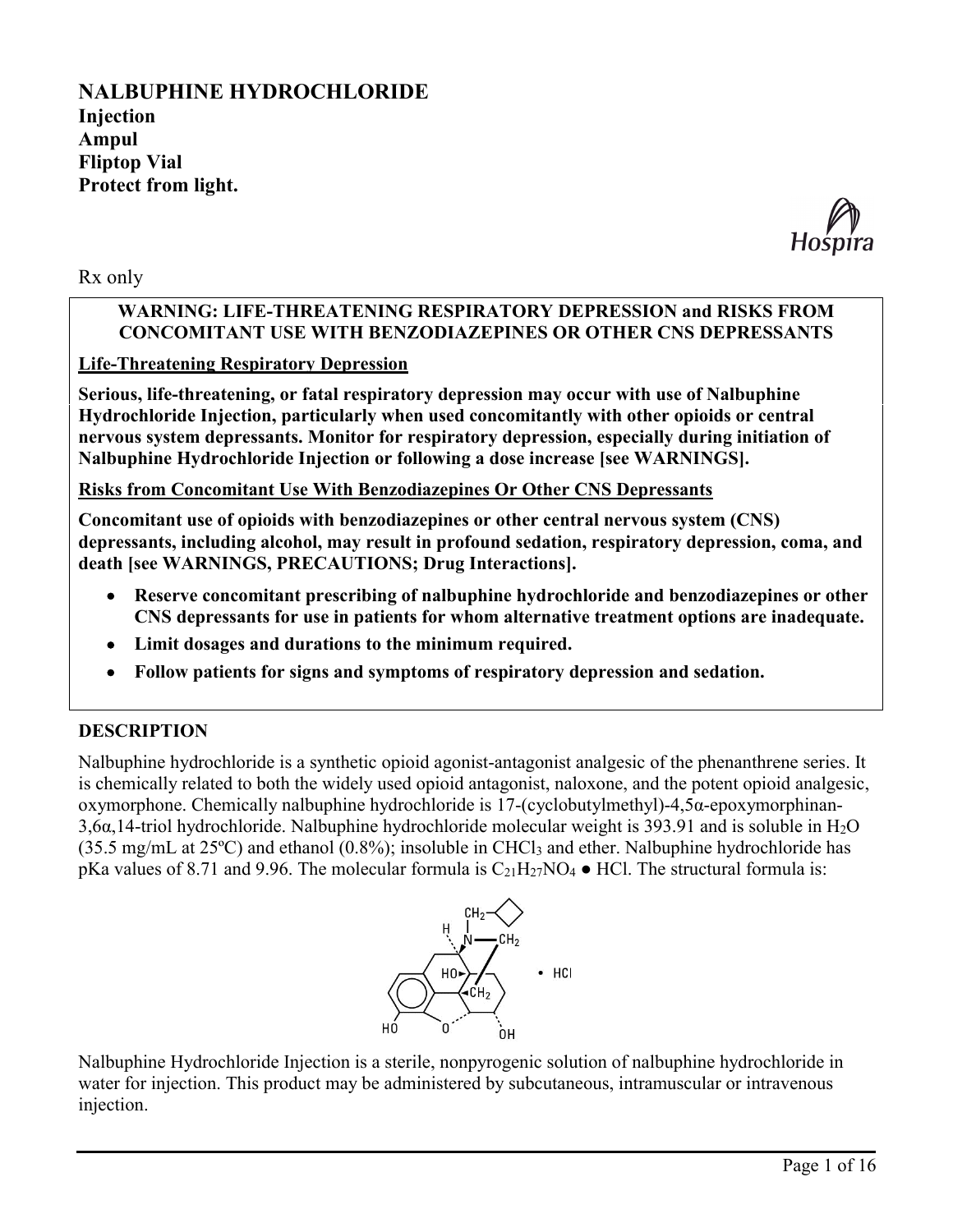Each milliliter (mL) contains nalbuphine hydrochloride 10 mg or 20 mg; sodium citrate, dihydrate 0.47 mg and citric acid, anhydrous 0.63 mg added as buffers and may contain sodium hydroxide and/or hydrochloric acid for pH adjustment; pH 3.7 (3.0 to 4.5). Contains sodium chloride for tonicity adjustment.

Multiple-dose vials contain 1.8 mg/mL methylparaben and 0.2 mg/mL propylparaben added as preservatives. Single-dose products contain no bacteriostat or antimicrobial agent and unused portions must be discarded.

# **CLINICAL PHARMACOLOGY**

## **Mechanism of Action**

Nalbuphine is an agonist at kappa opioid receptors and an antagonist at mu opioid receptors.

# **Pharmacodynamics**

Nalbuphine Hydrochloride Injection is a potent analgesic. Its analgesic potency is essentially equivalent to that of morphine on a milligram basis up to a dosage of approximately 30 mg.

The opioid antagonist activity of nalbuphine hydrochloride is one-fourth as potent as nalorphine and 10 times that of pentazocine.

Nalbuphine hydrochloride may produce the same degree of respiratory depression as equianalgesic doses of morphine. However, Nalbuphine Hydrochloride Injection exhibits a ceiling effect such that increases in dose greater than 30 mg do not produce further respiratory depression in the absence of other CNS active medications affecting respiration.

Nalbuphine hydrochloride by itself has potent opioid antagonist activity at doses equal to or lower than its analgesic dose. When administered following or concurrent with mu agonist opioid analgesics (e.g., morphine, oxymorphone, fentanyl), nalbuphine hydrochloride may partially reverse or block opioid-induced respiratory depression from the mµ agonist analgesic. Nalbuphine Hydrochloride Injection may precipitate withdrawal in patients dependent on opioid drugs. Nalbuphine Hydrochloride Injection should be used with caution in patients who have been receiving mu opioid analgesics on a regular basis.

### Effects on the Central Nervous System

Nalbuphine produces respiratory depression by direct action on brain stem respiratory centers. The respiratory depression involves a reduction in the responsiveness of the brain stem respiratory centers to both increases in carbon dioxide tension and electrical stimulation. However, there may be a ceiling effect for the respiratory depression caused by nalbuphine. Although a mixed agonist/antagonist, the respiratory depressant effects of nalbuphine can be reversed by naloxone.

Nalbuphine causes miosis, even in total darkness. Pinpoint pupils are a sign of opioid overdose but are not pathognomonic (e.g., pontine lesions of hemorrhagic or ischemic origins may produce similar findings). Marked mydriasis rather than miosis may be seen due to hypoxia in overdose situations.

# Effects on the Gastrointestinal Tract and Other Smooth Muscle

Nalbuphine causes a reduction in motility associated with an increase in smooth muscle tone in the antrum of the stomach and duodenum. Digestion of food in the small intestine is delayed and propulsive contractions are decreased. Propulsive peristaltic waves in the colon are decreased, while tone may be increased to the point of spasm, resulting in constipation. Other opioid-induced effects may include a reduction in biliary and pancreatic secretions, spasm of sphincter of Oddi, and transient elevations in serum amylase.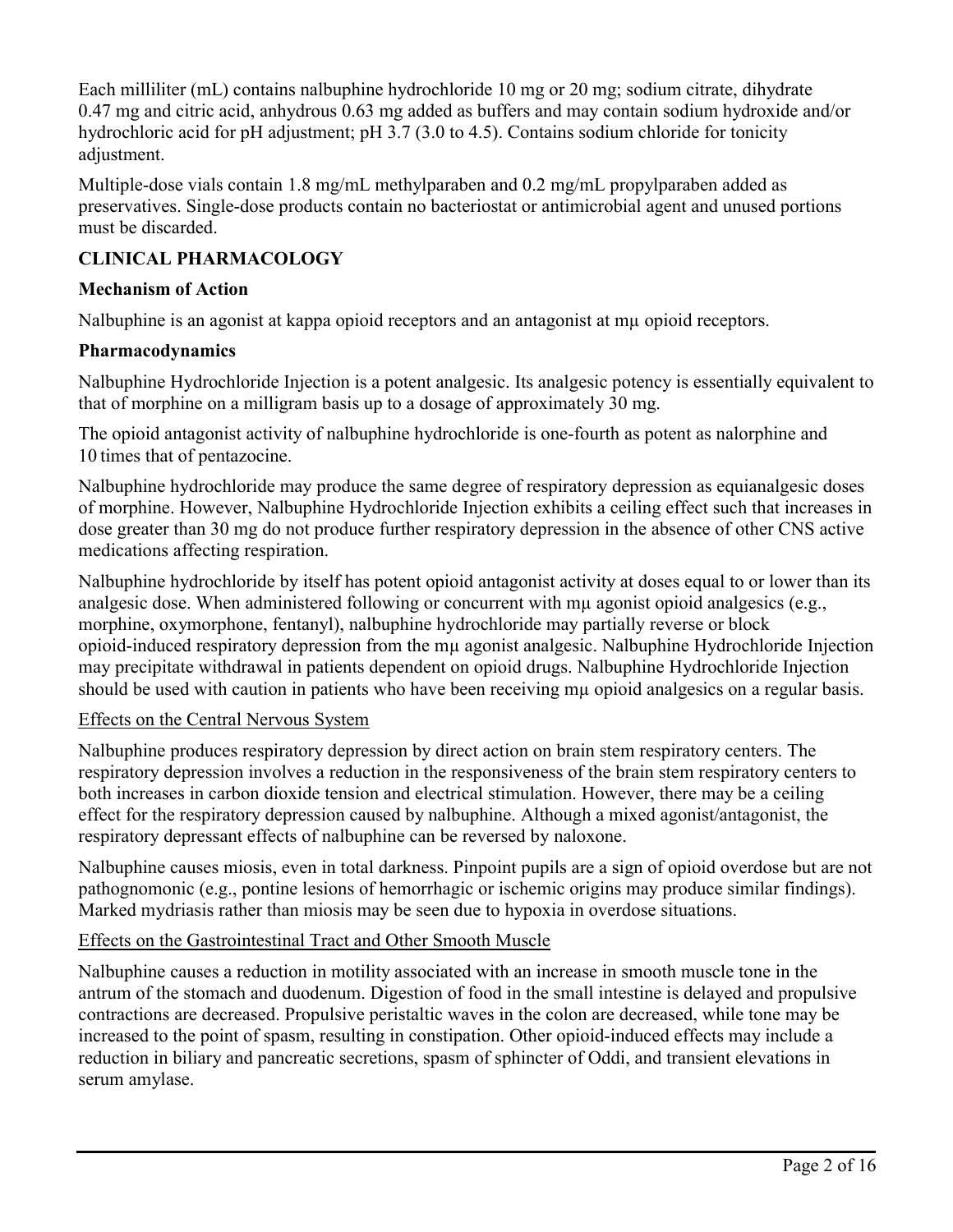## Effects on the Cardiovascular System

During use of nalbuphine during anesthesia, a higher incidence of bradycardia has been reported in patients who did not receive atropine pre-operatively.

Opioids produce peripheral vasodilation, which may result in orthostatic hypotension or syncope. Manifestations of histamine release and/or peripheral vasodilation may include pruritus, flushing, red eyes, sweating, and/or orthostatic hypotension.

### Effects on the Endocrine System

Opioids inhibit the secretion of adrenocorticotropic hormone (ACTH), cortisol, and luteinizing hormone (LH) in humans [see **ADVERSE REACTIONS**]. They also stimulate prolactin, growth hormone (GH) secretion, and pancreatic secretion of insulin and glucagon.

Chronic use of opioids may influence the hypothalamic-pituitary-gonadal axis, leading to androgen deficiency that may manifest as low libido, impotence, erectile dysfunction, amenorrhea, or infertility. The causal role of opioids in the clinical syndrome of hypogonadism is unknown because the various medical, physical, lifestyle, and psychological stressors that may influence gonadal hormone levels have not been adequately controlled for in studies conducted to date [see **ADVERSE REACTIONS**].

#### Effects on the Immune System

Opioids have been shown to have a variety of effects on components of the immune system in in vitro and animal models. The clinical significance of these findings is unknown. Overall, the effects of opioids appear to be modestly immunosuppressive.

#### Concentration–Efficacy Relationships

The minimum effective analgesic concentration will vary widely among patients, especially among patients who have been previously treated with potent agonist opioids. The minimum effective analgesic concentration of nalbuphine for any individual patient may increase over time due to an increase in pain, the development of a new pain syndrome, and/or the development of analgesic tolerance [see **DOSAGE AND ADMINISTRATION**].

#### **Pharmacokinetics**

The onset of action of Nalbuphine Hydrochloride Injection occurs within 2 to 3 minutes after intravenous administration, and in less than 15 minutes following subcutaneous or intramuscular injection. The plasma half-life of nalbuphine is 5 hours, and in clinical studies the duration of analgesic activity has been reported to range from 3 to 6 hours.

The metabolic pathway for nalbuphine has not been defined, but is likely hepatic.

### **INDICATIONS AND USAGE**

Nalbuphine Hydrochloride Injection is indicated for the management of pain severe enough to require an opioid analgesic and for which alternative treatments are inadequate. Nalbuphine Hydrochloride Injection can also be used as a supplement to balanced anesthesia, for preoperative and postoperative analgesia, and for obstetrical analgesia during labor and delivery.

### **Limitations of Use**

Because of the risks of addiction, abuse, and misuse, with opioids, even at recommended doses [see **WARNINGS**], reserve Nalbuphine Hydrochloride Injection for use in patients for whom alternative treatment options [e.g., non-opioid analgesics]

Have not been tolerated, or are not expected to be tolerated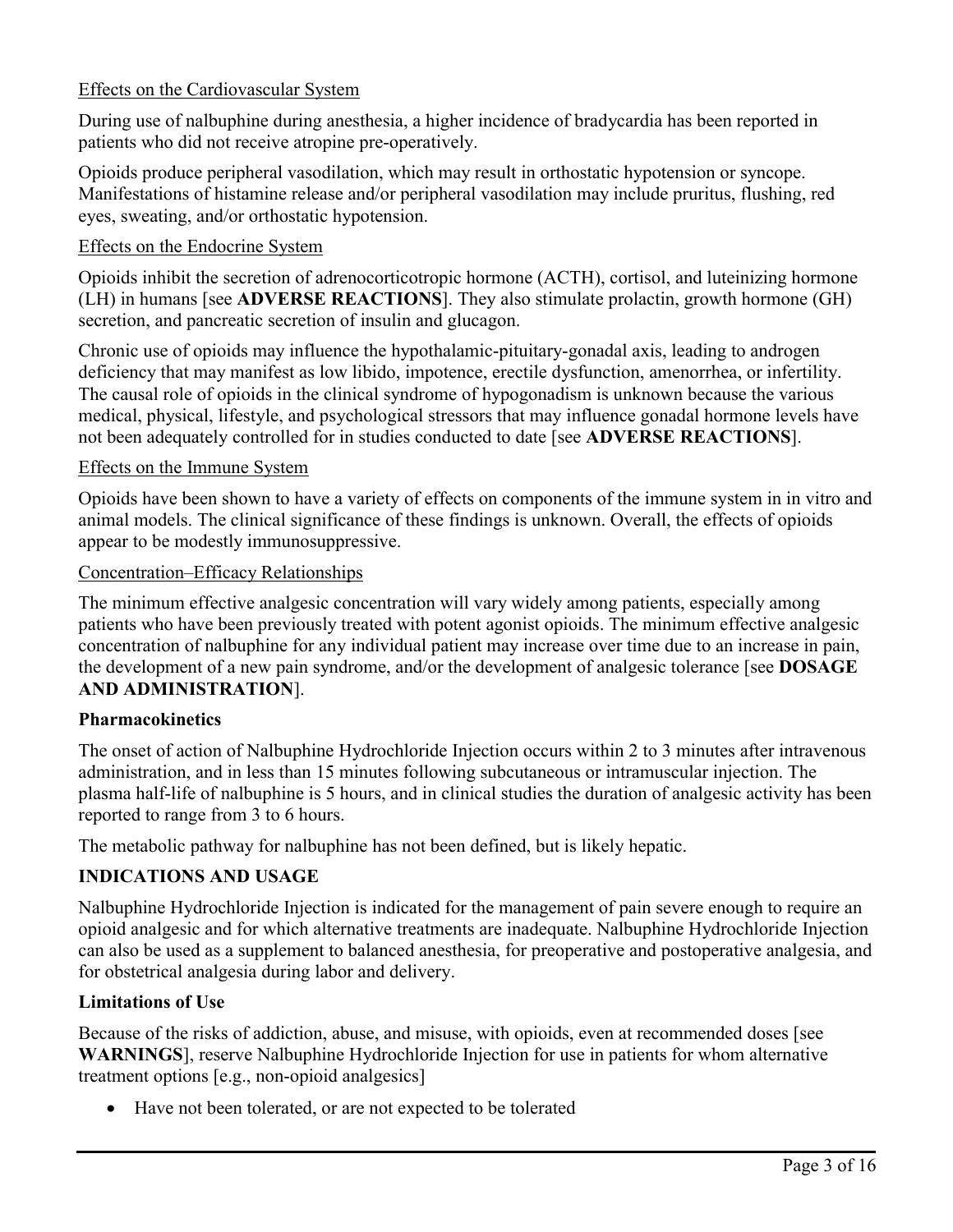Have not provided adequate analgesia, or are not expected to provide adequate analgesia

# **CONTRAINDICATIONS**

Nalbuphine Hydrochloride Injection is contraindicated in patients with:

- Significant respiratory depression [see **WARNINGS**]
- Acute or severe bronchial asthma in an unmonitored setting or in the absence of resuscitative equipment [see **WARNINGS**]
- Known or suspected gastrointestinal obstruction, including paralytic ileus [see **WARNINGS**]
- Hypersensitivity to nalbuphine or to any of the other ingredients in Nalbuphine Hydrochloride Injection.

# **WARNINGS**

# **Life-Threatening Respiratory Depression**

Serious, life-threatening, or fatal respiratory depression has been reported with the use of opioids, even when used as recommended. Respiratory depression, if not immediately recognized and treated, may lead to respiratory arrest and death. Management of respiratory depression may include close observation, supportive measures, and use of opioid antagonists, depending on the patient's clinical status [see **OVERDOSAGE**]. Carbon dioxide (CO<sub>2</sub>) retention from opioid-induced respiratory depression can exacerbate the sedating effects of opioids.

While serious, life-threatening, or fatal respiratory depression can occur at any time during the use of Nalbuphine Hydrochloride Injection, the risk is greatest during the initiation of therapy or following a dosage increase. Monitor patients closely for respiratory depression, especially within the first 24 to 72 hours of initiating therapy with and following dosage increases of Nalbuphine Hydrochloride Injection.

To reduce the risk of respiratory depression, proper dosing and titration of Nalbuphine Hydrochloride Injection is essential [see **DOSAGE AND ADMINISTRATION**]. Overestimating the Nalbuphine Hydrochloride Injection dosage when converting patients from another opioid product can result in a fatal overdose with the first dose.

Opioids can cause sleep-related breathing disorders including central sleep apnea (CSA) and sleep-related hypoxemia. Opioid use increases the risk of CSA in a dose-dependent fashion. In patients who present with CSA, consider decreasing the opioid dosage using best practices for opioid taper [see **DOSAGE AND ADMINISTRATION**].

# **Risks from Concomitant Use with Benzodiazepines or Other CNS Depressants**

Profound sedation, respiratory depression, coma, and death may result from the concomitant use of Nalbuphine Hydrochloride Injection with benzodiazepines or other CNS depressants (e.g., non-benzodiazepine sedatives/hypnotics, anxiolytics, tranquilizers, muscle relaxants, general anesthetics, antipsychotics, other opioids, alcohol). Because of these risks, reserve concomitant prescribing of these drugs for use in patients for whom alternative treatment options are inadequate.

Observational studies have demonstrated that concomitant use of opioid analgesics and benzodiazepines increases the risk of drug-related mortality compared to use of opioid analgesics alone. Because of similar pharmacological properties, it is reasonable to expect similar risk with the concomitant use of other CNS depressant drugs with opioid analgesics [see **PRECAUTIONS; Drug Interactions**].

If the decision is made to prescribe a benzodiazepine or other CNS depressant concomitantly with an opioid analgesic, prescribe the lowest effective dosages and minimum durations of concomitant use. In patients already receiving an opioid analgesic, prescribe a lower initial dose of the benzodiazepine or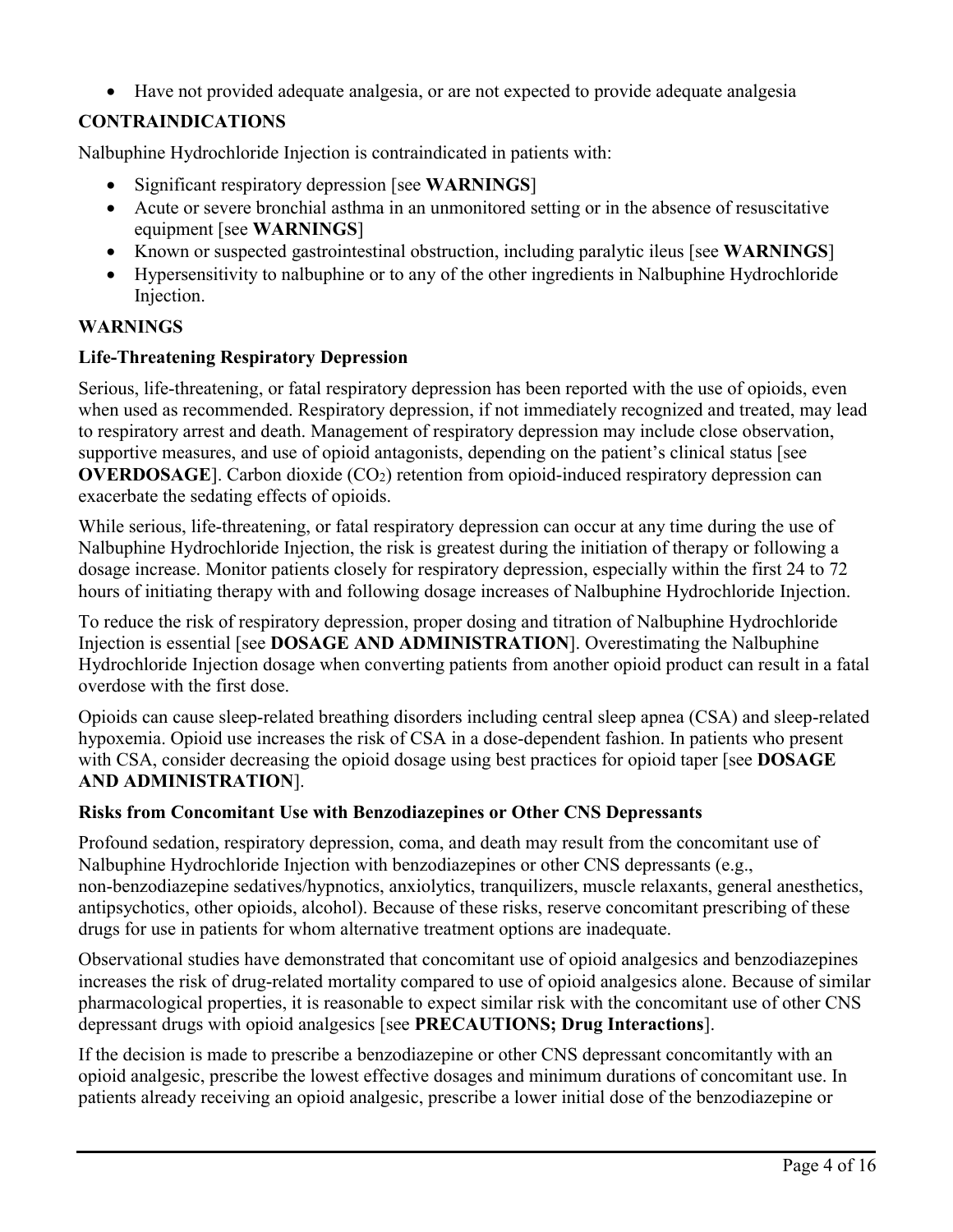other CNS depressant than indicated in the absence of an opioid, and titrate based on clinical response. If an opioid analgesic is initiated in a patient already taking a benzodiazepine or other CNS depressant, prescribe a lower initial dose of the opioid analgesic, and titrate based on clinical response. Follow patients closely for signs and symptoms of respiratory depression and sedation.

Advise both patients and caregivers about the risks of respiratory depression and sedation when Nalbuphine Hydrochloride Injection is used with benzodiazepines or other CNS depressants (including alcohol and illicit drugs). Advise patients not to drive or operate heavy machinery until the effects of concomitant use of the benzodiazepine or other CNS depressant have been determined. Screen patients for risk of substance use disorders, including opioid abuse and misuse, and warn them of the risk for overdose and death associated with the use of additional CNS depressants including alcohol and illicit drugs [see **PRECAUTIONS; Drug Interactions and Information for Patients**].

## **Life-Threatening Respiratory Depression in Patients with Chronic Pulmonary Disease or in Elderly, Cachectic, or Debilitated Patients**

The use of Nalbuphine Hydrochloride Injection in patients with acute or severe bronchial asthma in an unmonitored setting or in the absence of resuscitative equipment is contraindicated.

Patients with Chronic Pulmonary Disease: Nalbuphine Hydrochloride Injection-treated patients with significant chronic obstructive pulmonary disease or cor pulmonale, and those with a substantially decreased respiratory reserve, hypoxia, hypercapnia, or pre-existing respiratory depression are at increased risk of decreased respiratory drive including apnea, even at recommended dosages of use of Nalbuphine Hydrochloride Injection [see **WARNINGS**].

Elderly, Cachectic, or Debilitated Patients: Life-threatening respiratory depression is more likely to occur in elderly, cachectic, or debilitated patients because they may have altered pharmacokinetics or altered clearance compared to younger, healthier patients [see **WARNINGS**]. Monitor such patients closely, particularly when initiating and titrating Nalbuphine Hydrochloride Injection and when Nalbuphine Hydrochloride Injection is given concomitantly with other drugs that depress respiration [see **WARNINGS**]. Alternatively, consider the use of non-opioid analgesics in these patients.

# **Adrenal Insufficiency**

Cases of adrenal insufficiency have been reported with opioid use, more often following greater than 1 month of use. Presentation of adrenal insufficiency may include non-specific symptoms and signs including nausea, vomiting, anorexia, fatigue, weakness, dizziness, and low blood pressure. If adrenal insufficiency is suspected, confirm the diagnosis with diagnostic testing as soon as possible. If adrenal insufficiency is diagnosed, treat with physiologic replacement doses of corticosteroids. Wean the patient off of the opioid to allow adrenal function to recover and continue corticosteroid treatment until adrenal function recovers. Other opioids may be tried as some cases reported use of a different opioid without recurrence of adrenal insufficiency. The information available does not identify any particular opioids as being more likely to be associated with adrenal insufficiency.

# **Severe Hypotension**

Nalbuphine Hydrochloride Injection may cause severe hypotension including orthostatic hypotension and syncope in ambulatory patients. There is increased risk in patients whose ability to maintain blood pressure has already been compromised by a reduced blood volume or concurrent administration of certain CNS depressant drugs (e.g., phenothiazines or general anesthetics) [see **PRECAUTIONS; Drug Interactions**]. Monitor these patients for signs of hypotension after initiating or titrating the dosage of Nalbuphine Hydrochloride Injection. In patients with circulatory shock, Nalbuphine Hydrochloride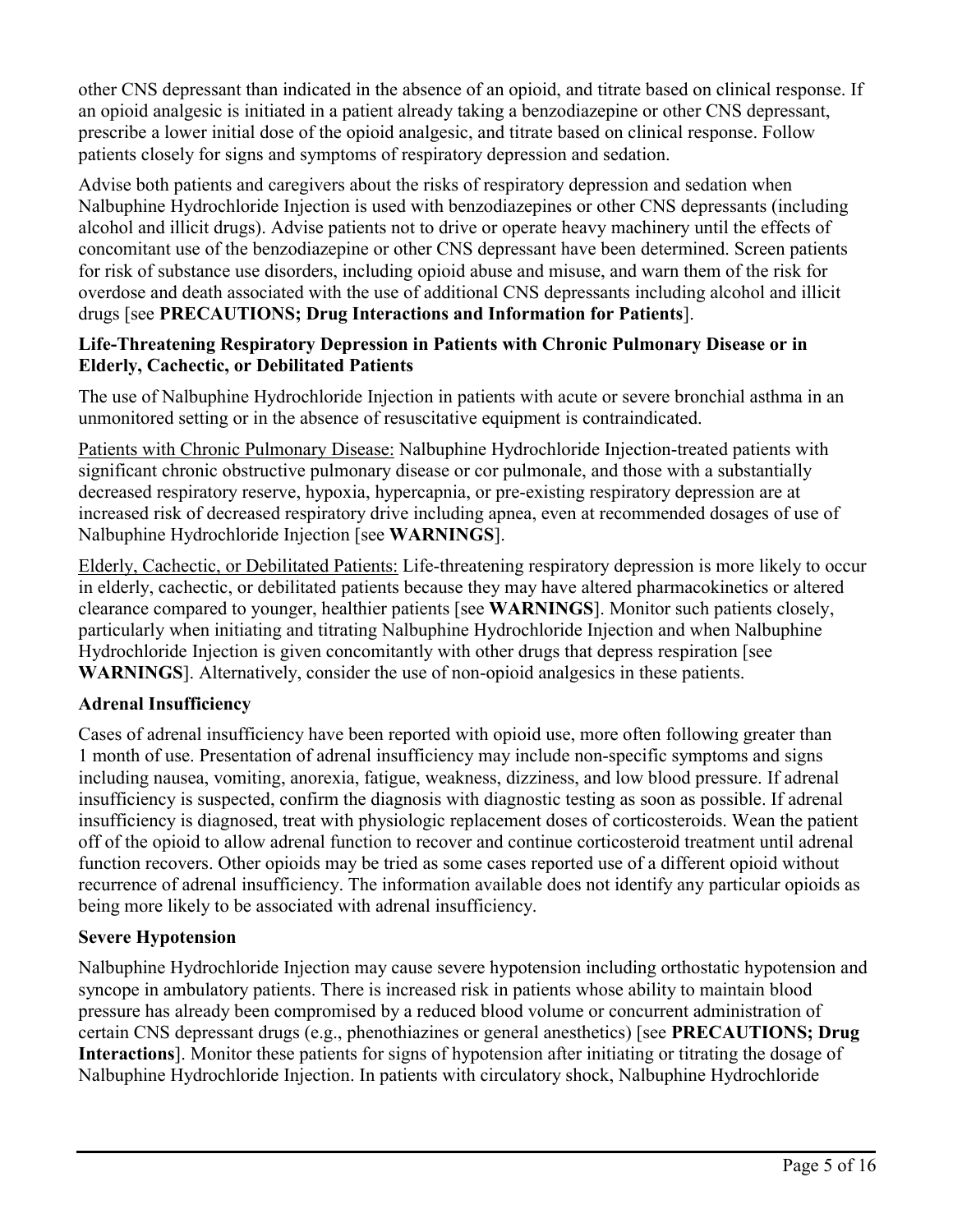Injection may cause vasodilation that can further reduce cardiac output and blood pressure. Avoid the use of Nalbuphine Hydrochloride Injection in patients with circulatory shock.

## **Risks of Use in Patients with Increased Intracranial Pressure, Brain Tumors, Head Injury, or Impaired Consciousness**

In patients who may be susceptible to the intracranial effects of  $CO<sub>2</sub>$  retention (e.g., those with evidence of increased intracranial pressure or brain tumors), Nalbuphine Hydrochloride Injection may reduce respiratory drive, and the resultant  $CO<sub>2</sub>$  retention can further increase intracranial pressure. Monitor such patients for signs of sedation and respiratory depression, particularly when initiating therapy with Nalbuphine Hydrochloride Injection.

Opioids may also obscure the clinical course in a patient with a head injury. Avoid the use of Nalbuphine Hydrochloride Injection in patients with impaired consciousness or coma.

# **Risks of Use in Patients with Gastrointestinal Conditions**

Nalbuphine Hydrochloride Injection is contraindicated in patients with known or suspected gastrointestinal obstruction, including paralytic ileus.

The nalbuphine in Nalbuphine Hydrochloride Injection may cause spasm of the sphincter of Oddi. Opioids may cause increases in serum amylase. Monitor patients with biliary tract disease, including acute pancreatitis, for worsening symptoms.

# **Increased Risk of Seizures in Patients with Seizure Disorders**

The nalbuphine in Nalbuphine Hydrochloride Injection may increase the frequency of seizures in patients with seizure disorders, and may increase the risk of seizures occurring in other clinical settings associated with seizures. Monitor patients with a history of seizure disorders for worsened seizure control during Nalbuphine Hydrochloride Injection therapy.

# **Withdrawal**

The use of Nalbuphine Hydrochloride Injection, a mixed agonist/antagonist opioid analgesic, in patients who are receiving a full opioid agonist analgesic may reduce the analgesic effect and/or precipitate withdrawal symptoms. Avoid concomitant use of Nalbuphine Hydrochloride Injection with a full opioid agonist analgesic.

When discontinuing Nalbuphine Hydrochloride Injection, in a physically-dependent patient, gradually taper the dosage [see **DOSAGE AND ADMINISTRATION**]. Do not abruptly discontinue Nalbuphine Hydrochloride Injection in these patients [see **DRUG ABUSE AND DEPENDENCE**].

# **Risks of Driving and Operating Machinery**

Nalbuphine Hydrochloride Injection may impair the mental or physical abilities needed to perform potentially hazardous activities such as driving a car or operating machinery. Warn patients not to drive or operate dangerous machinery unless they are tolerant to the effects of Nalbuphine Hydrochloride Injection and know how they will react to the medication [see **PRECAUTIONS; Information for Patients**].

Maintain patient under observation until recovered from Nalbuphine Hydrochloride Injection effects that would affect driving or other potentially dangerous tasks.

# **Use in Pregnancy (Other Than Labor)**

Severe fetal bradycardia has been reported when Nalbuphine Hydrochloride Injection is administered during labor. Naloxone may reverse these effects. Although there are no reports of fetal bradycardia earlier in pregnancy, it is possible that this may occur. Avoid the use of Nalbuphine Hydrochloride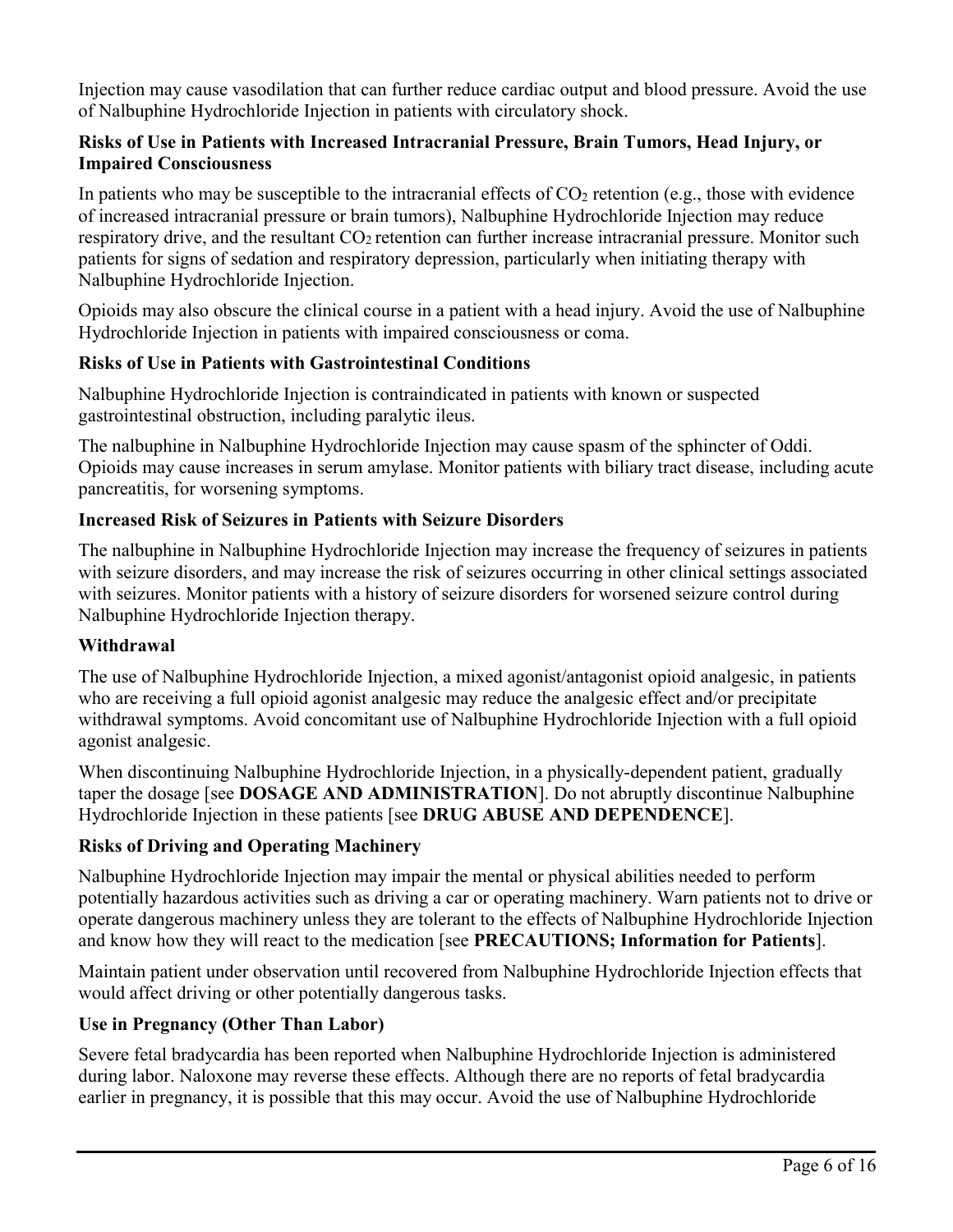Injection in pregnant women unless the potential benefit outweighs the risk to the fetus, and if appropriate measures such as fetal monitoring are taken to detect and manage any potential adverse effect on the fetus.

# **Use During Labor and Delivery**

The placental transfer of nalbuphine is high, rapid, and variable with a maternal to fetal ratio ranging from 1:0.37 to 1:6. Fetal and neonatal adverse effects that have been reported following the administration of nalbuphine to the mother during labor include fetal bradycardia, respiratory depression at birth, apnea, cyanosis, and hypotonia. Some of these events have been life-threatening. Maternal administration of naloxone during labor has normalized these effects in some cases. Severe and prolonged fetal bradycardia has been reported. Permanent neurological damage attributed to fetal bradycardia has occurred. A sinusoidal fetal heart rate pattern associated with the use of nalbuphine has also been reported. Nalbuphine should be used during labor and delivery only if clearly indicated and only if the potential benefit outweighs the risk to the infant. Newborns should be monitored for respiratory depression, apnea, bradycardia and arrhythmias if nalbuphine has been used.

## **Addiction, Abuse, and Misuse**

Nalbuphine hydrochloride is a synthetic opioid agonist-antagonist analgesic. As an opioid, Nalbuphine Hydrochloride Injection exposes users to the risks of addiction, abuse, and misuse [see **DRUG ABUSE AND DEPENDENCE**].

Although the risk of addiction in any individual is unknown, it can occur in patients appropriately prescribed Nalbuphine Hydrochloride Injection. Addiction can occur at recommended dosages and if the drug is misused or abused.

Assess each patient's risk for opioid addiction, abuse, or misuse. Risks are increased in patients with a personal or family history of substance abuse (including drug or alcohol abuse or addiction) or mental illness (e.g., major depression). The potential for these risks should not, however, prevent the proper management of pain in any given patient.

Opioids are sought by drug abusers and people with addiction disorders and are subject to criminal diversion. Consider these risks when prescribing or dispensing Nalbuphine Hydrochloride Injection. Strategies to reduce these risks include prescribing the drug in the smallest appropriate quantity. Contact local state professional licensing board or state controlled substances authority for information on how to prevent and detect abuse or diversion of this product.

# **PRECAUTIONS**

### **General**

### Impaired Renal or Hepatic Function

Because nalbuphine is metabolized in the liver and excreted by the kidneys, Nalbuphine Hydrochloride Injection should be used with caution in patients with renal or liver dysfunction and administered in reduced amounts.

### Myocardial Infarction

As with all potent analgesics, Nalbuphine Hydrochloride Injection should be used with caution in patients with myocardial infarction who have nausea or vomiting.

### Cardiovascular System

During evaluation of Nalbuphine Hydrochloride Injection in anesthesia, a higher incidence of bradycardia has been reported in patients who did not receive atropine pre-operatively.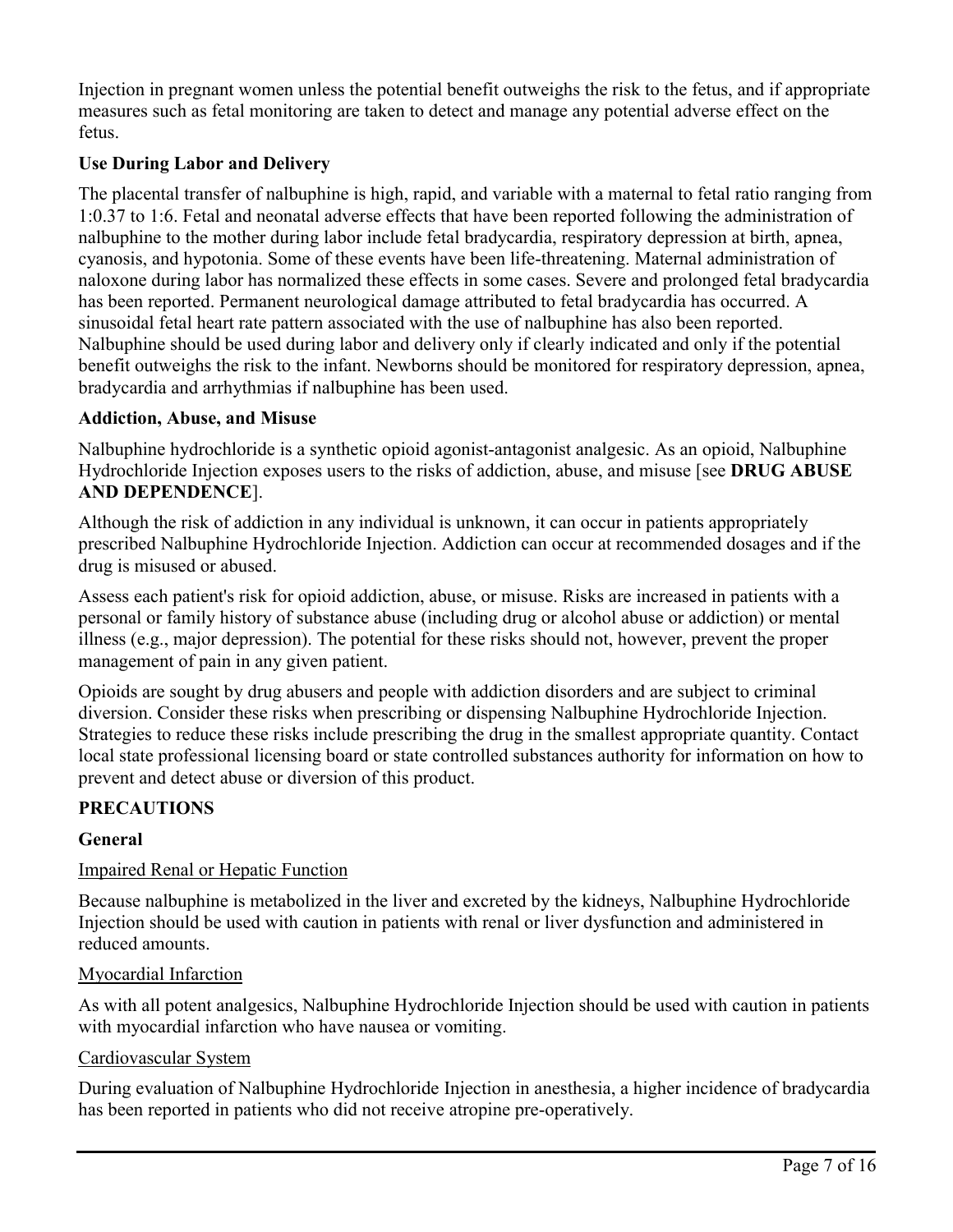## Laboratory Tests

Nalbuphine Hydrochloride Injection may interfere with enzymatic methods for the detection of opioids depending on the specificity/sensitivity of the test. Consult the test manufacturer for specific details.

### **Information for Patients**

Patients should be advised of the following information:

#### Serotonin Syndrome

Inform patients that opioids could cause a rare but potentially life-threatening condition resulting from concomitant administration of serotonergic drugs. Warn patients of the symptoms of serotonin syndrome and to seek medical attention right away if symptoms develop. Instruct patients to inform their physicians if they are taking, or plan to take serotonergic medications [see **PRECAUTIONS; Drug Interactions**].

#### Monoamine Oxidase Inhibitor (MAOI) Interaction

Inform patients to avoid taking Nalbuphine Hydrochloride Injection while using any drugs that inhibit monoamine oxidase. Patients should not start MAOIs while taking Nalbuphine Hydrochloride Injection [see **Drug Interactions**].

#### **Constipation**

Advise patients of the potential for severe constipation, including management instructions and when to seek medical attention [see **ADVERSE REACTIONS, CLINICAL PHARMACOLOGY**].

### **Drug Interactions**

#### Benzodiazepines and other Central Nervous System (CNS) Depressants

Although Nalbuphine Hydrochloride Injection possesses opioid antagonist activity, there is evidence that in nondependent patients it will not antagonize an opioid analgesic administered just before, concurrently, or just after an injection of Nalbuphine Hydrochloride Injection. Therefore, due to additive pharmacologic effects, the concomitant use of other opioid analgesics, benzodiazepines or other CNS depressants such as alcohol, other sedatives/hypnotics, anxiolytics, tranquilizers, muscle relaxants, general anesthetics, antipsychotics, and other opioids, can increase the risk of respiratory depression, profound sedation, coma, and death.

Reserve concomitant prescribing of these drugs for use in patients for whom alternative treatment options are inadequate. Limit dosages and durations to the minimum required. Follow patients closely for signs of respiratory depression and sedation [see **WARNINGS**].

#### Serotonergic Drugs

The concomitant use of opioids with other drugs that affect the serotonergic neurotransmitter system, such as selective serotonin reuptake inhibitors (SSRIs), serotonin and norepinephrine reuptake inhibitors (SNRIs), tricyclic antidepressants (TCAs), triptans, 5-HT3 receptor antagonists, drugs that effect the serotonin neurotransmitter system (e.g., mirtazapine, trazodone, tramadol), certain muscle relaxants (i.e., cyclobenzaprine, metaxalone), and monoamine oxidase (MAO) inhibitors (those intended to treat psychiatric disorders and also others, such as linezolid and intravenous methylene blue), has resulted in serotonin syndrome [see **PRECAUTIONS; Information for Patients**].

If concomitant use is warranted, carefully observe the patient, particularly during treatment initiation and dose adjustment. Discontinue Nalbuphine Hydrochloride Injection if serotonin syndrome is suspected.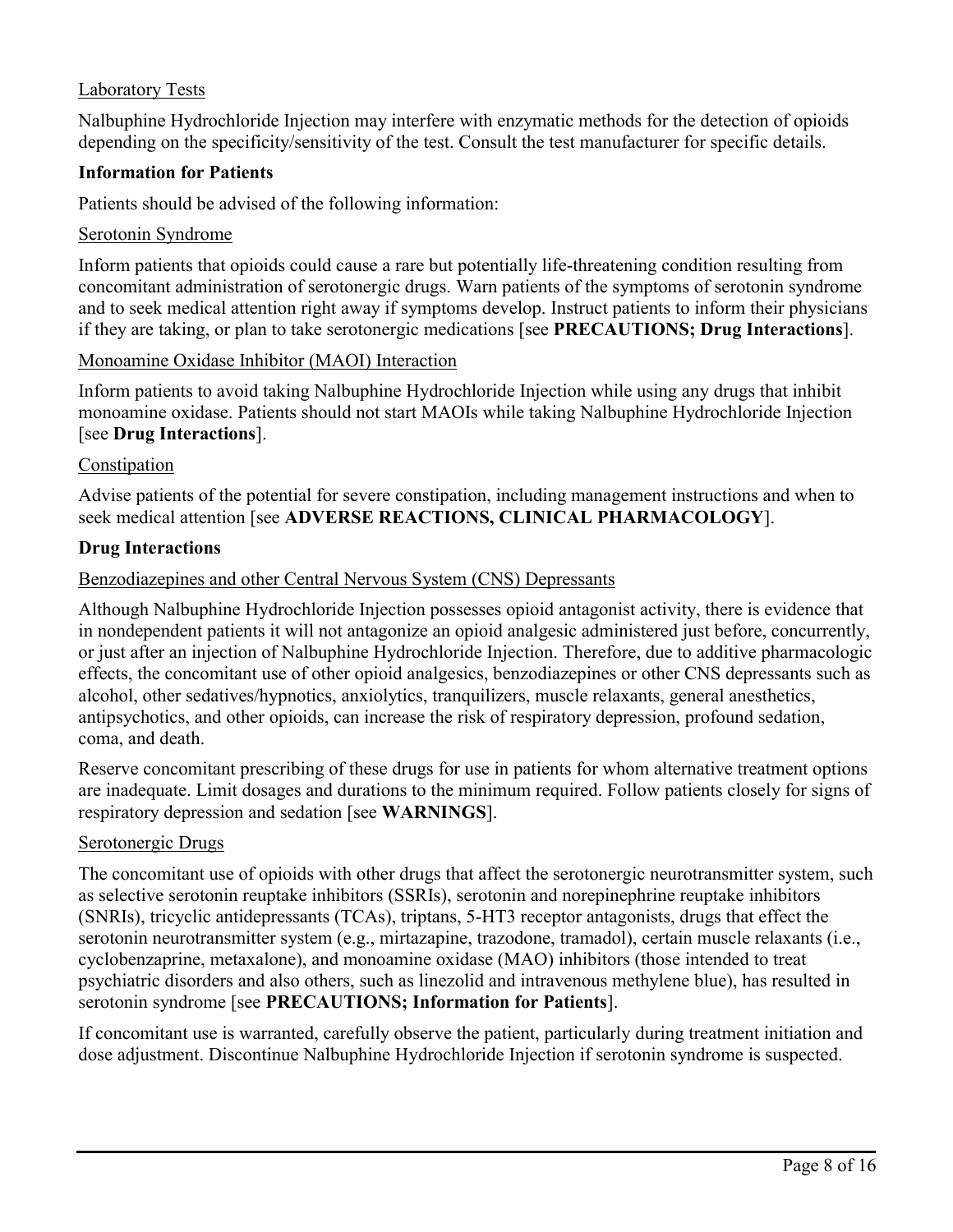## Muscle Relaxants

Nalbuphine may enhance the neuromuscular blocking action of skeletal muscle relaxants and produce an increased degree of respiratory depression.

Monitor patients for signs of respiratory depression that may be greater than otherwise expected and decrease the dosage of Nalbuphine Hydrochloride Injection and/or the muscle relaxant as necessary.

#### **Diuretics**

Opioids can reduce the efficacy of diuretics by inducing the release of antidiuretic hormone.

Monitor patients for signs of diminished diuresis and/or effects on blood pressure and increase the dosage of the diuretic as needed.

#### Anticholinergic Drugs

The concomitant use of anticholinergic drugs may increase risk of urinary retention and/or severe constipation, which may lead to paralytic ileus.

Monitor patients for signs of urinary retention or reduced gastric motility when Nalbuphine Hydrochloride Injection is used concomitantly with anticholinergic drugs.

#### Monoamine Oxidase Inhibitors (MAOIs)

MAOI (e.g., phenelzine, tranylcypromine, linezolid) interactions with opioids may manifest as serotonin syndrome [see **Drug Interactions**] or opioid toxicity (e.g., respiratory depression, coma [see **WARNINGS**]).

The use of Nalbuphine Hydrochloride Injection is not recommended for patients taking MAOIs or within 14 days of stopping such treatment.

If urgent use of an opioid is necessary, use test doses and frequent titration of small doses to treat pain while closely monitoring blood pressure and signs and symptoms of CNS and respiratory depression.

### **Carcinogenesis, Mutagenesis, Impairment of Fertility**

#### **Carcinogenesis**

There was no evidence of carcinogenicity in long term animal studies were performed in rats (24 months) and mice (19 months) by oral administration at doses up to 200 mg/kg [12 times the maximum recommended human daily dose (MRHD)] and 200 mg/ per day (6 times the MRDH), respectively.

#### Mutagenesis

Nalbuphine Hydrochloride Injection induced an increased frequency of mutation in the mouse lymphoma assay. Nalbuphine Hydrochloride Injection did not have mutagenic activity in the Ames test with four bacterial strains, in the Chinese Hamster Ovary HGPRT assays or in the Sister Chromatid Exchange Assay. Clastogenic activity was not observed in the mouse micronucleus test or the cytogenicity bone marrow assay in rats.

#### Impairment of Fertility

Female rats were treated with nalbuphine hydrochloride beginning 15 days prior to mating through Lactation Day 20 via subcutaneous doses of 14, 28, or 56 mg/kg/day (0.85, 1.7, or 3.4 times the MRHD of 160 mg/day based on body surface area, respectively). Male rats were treated via oral gavage with the same nalbuphine hydrochloride doses beginning 60 days prior to and throughout mating. There were no adverse effects on either male or female fertility.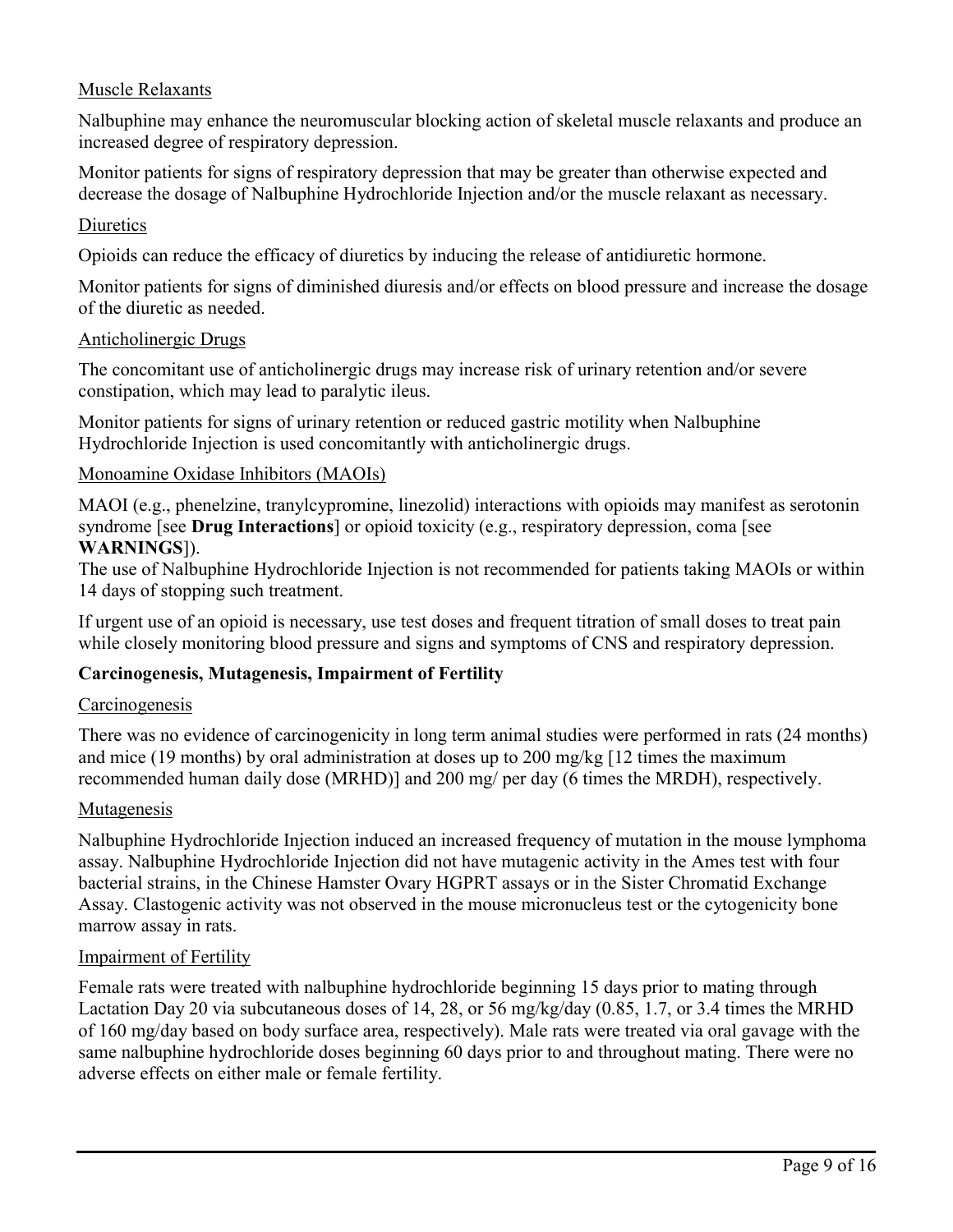# **Pregnancy**

### Risk Summary

Prolonged use of opioid analgesics during pregnancy may cause neonatal opioid withdrawal syndrome. Available data with Nalbuphine Hydrochloride Injection in pregnant women are insufficient to inform a drug-associated risk for major birth defects and miscarriage.

In animal reproduction studies, nalbuphine decreased pup survival and pup body weights when pregnant female rats were treated late in gestation and throughout lactation at 1.7 times the MRHD and when female and male rats treated either prior to mating and throughout gestation and lactation. No malformations were observed in either rats or rabbits at doses 6.1 and 3.9 times the MRHD, respectively *[see Data].*

The estimated background risk of major birth defects and miscarriage for the indicated population is unknown. All pregnancies have a background risk of birth defect, loss, or other adverse outcomes. In the U.S. general population, the estimated background risk of major birth defects and miscarriage in clinically recognized pregnancies is 2-4% and 15-20%, respectively.

#### Clinical Considerations

#### *Fetal/Neonatal Adverse Reactions*

Severe fetal bradycardia has been reported when nalbuphine hydrochloride is administered during labor. Naloxone may reverse these effects. Although there are no reports of fetal bradycardia earlier in pregnancy, it is possible that this may occur. This drug should be used in pregnancy only if clearly needed, if the potential benefit outweighs the risk to the fetus, and if appropriate measures such as fetal monitoring are taken to detect and manage any potential adverse effect on the fetus.

#### *Labor and Delivery*

The placental transfer of nalbuphine is high, rapid, and variable with a maternal to fetal ratio ranging from 1:0.37 to 1:6. Fetal and neonatal adverse effects that have been reported following the administration of nalbuphine to the mother during labor include fetal bradycardia, respiratory depression at birth, apnea, cyanosis, and hypotonia. Some of these events have been life-threatening. Maternal administration of naloxone during labor has normalized these effects in some cases. Severe and prolonged fetal bradycardia has been reported. Permanent neurological damage attributed to fetal bradycardia has occurred. A sinusoidal fetal heart rate pattern associated with the use of nalbuphine has also been reported. Nalbuphine Hydrochloride Injection should be used during labor and delivery only if clearly indicated and only if the potential benefit outweighs the risk to the infant. Newborns should be monitored for respiratory depression, apnea, bradycardia and arrhythmias if Nalbuphine Hydrochloride Injection has been used.

Opioids cross the placenta and may produce respiratory depression and psycho-physiologic effects in neonates. An opioid antagonist, such as naloxone, must be available for reversal of opioid-induced respiratory depression in the neonate. Nalbuphine Hydrochloride Injection is not recommended for use in pregnant women during or immediately prior to labor, when other analgesic techniques are more appropriate. Opioid analgesics, including Nalbuphine Hydrochloride Injection, can prolong labor through actions which temporarily reduce the strength, duration, and frequency of uterine contractions. However, this effect is not consistent and may be offset by an increased rate of cervical dilation, which tends to shorten labor. Monitor neonates exposed to opioid analgesics during labor for signs of excess sedation and respiratory depression.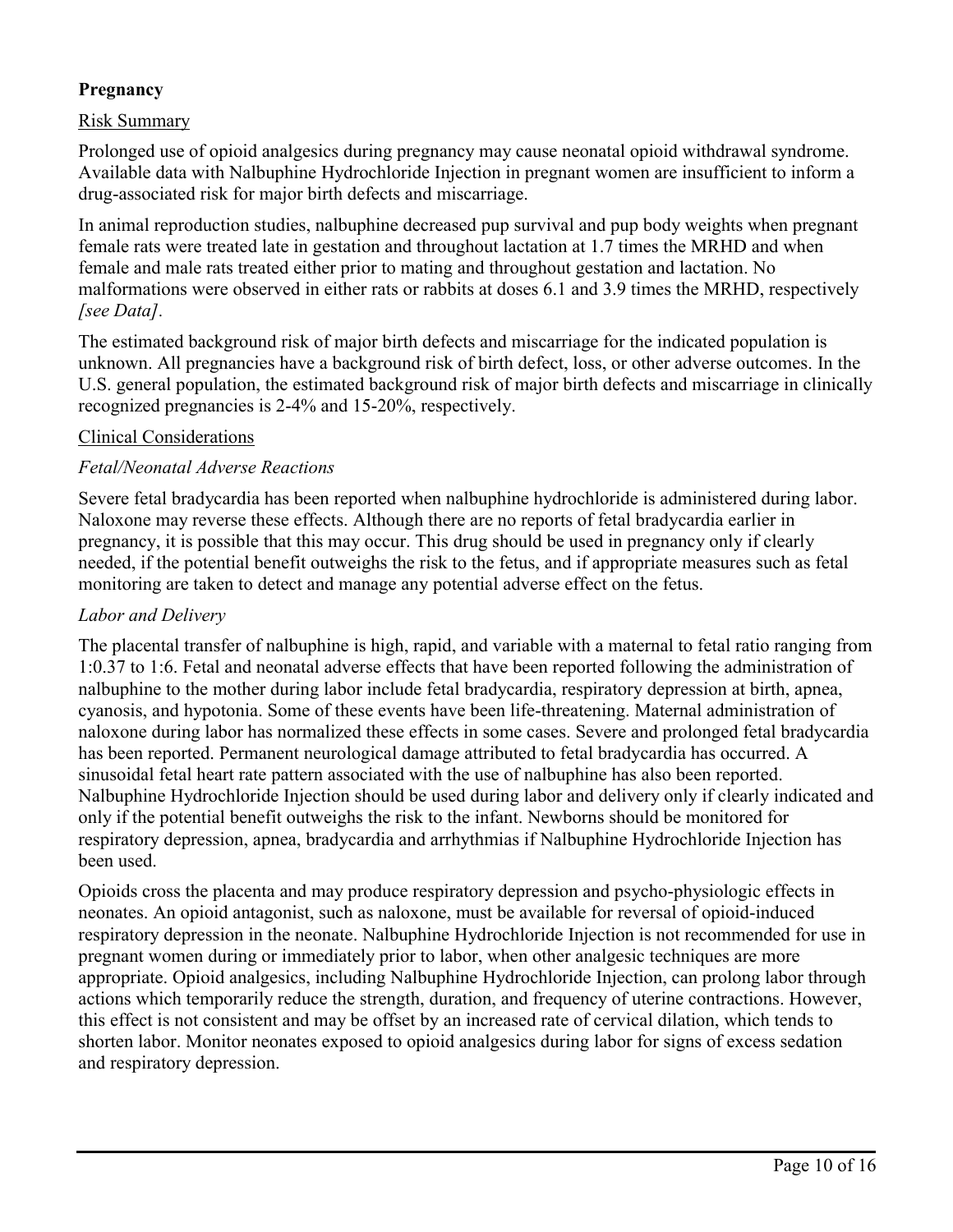# Data

# *Animal Data*

Pregnant rats were treated with nalbuphine hydrochloride from Gestation Day 6 to 15 via subcutaneous doses of 7, 14, or 100 mg/kg/day (0.4, 0.85, or 6.1 times the MRHD of 160 mg/day based on body surface area, respectively). There was no evidence of malformations or embryotoxicity despite reductions in maternal weight gain in the mid- and high-dose groups.

Pregnant rabbits were treated with nalbuphine hydrochloride from Gestation Day 7 to 19 via intravenous doses of 4, 8, or 32 mg/kg/day (0.5, 1, or 3.9 times the MRHD based on body surface area, respectively). There was no evidence of malformations or embryotoxicity despite reductions in maternal weight gain in the high-dose group.

Pregnant rats were treated with nalbuphine hydrochloride from Gestation Day 15 to Lactation Day 20 via subcutaneous doses of 14, 28, or 56 mg/kg/day (0.85, 1.7, or 3.4 times the MRHD based on body surface area, respectively). Pup survival was decreased in the mid- and high-dose groups and neonatal body weights were dose dependently reduced. Maternal toxicity was noted in all treatment groups (reduced body weights).

Female rats were treated with nalbuphine hydrochloride beginning 15 days prior to mating through Lactation Day 20 via subcutaneous doses of 14, 28, or 56 mg/kg/day (0.85, 1.7, or 3.4 times the MRHD of 160 mg/day based on body surface area, respectively). Male rats were treated via oral gavage with the same oxymorphone hydrochloride doses beginning 60 days prior to and throughout mating. There was reduced pup survival in the high dose group animals and reduced pup body weights in the mid- and highdose groups.

## Lactation

Limited data suggest that Nalbuphine Hydrochloride Injection is excreted in maternal milk but only in a small amount (less than 1% of the administered dose) and with a clinically insignificant effect. Infants exposed to Nalbuphine Hydrochloride Injection through breast milk should be monitored for excess sedation and respiratory depression. Withdrawal symptoms can occur in breastfed infants when maternal administration of an opioid analgesic is stopped, or when breast-feeding is stopped.

# **Pediatric Use**

Safety and effectiveness in pediatric patients below the age of 18 years have not been established.

# **Geriatric Use**

Elderly patients (aged 65 years or older) may have increased sensitivity to Nalbuphine Hydrochloride Injection. In general, use caution when selecting a dosage for an elderly patient, usually starting at the low end of the dosing range, reflecting the greater frequency of decreased hepatic, renal, or cardiac function and of concomitant disease or other drug therapy.

Respiratory depression is the chief risk for elderly patients treated with opioids, and has occurred after large initial doses were administered to patients who were not opioid-tolerant or when opioids were co-administered with other agents that depress respiration. Titrate the dosage of Nalbuphine Hydrochloride Injection slowly in geriatric patients [see **WARNINGS**].

Nalbuphine is known to be substantially excreted by the kidney, and the risk of adverse reactions to this drug may be greater in patients with impaired renal function. Because elderly patients are more likely to have decreased renal function, care should be taken in dose selection, and it may be useful to monitor renal function.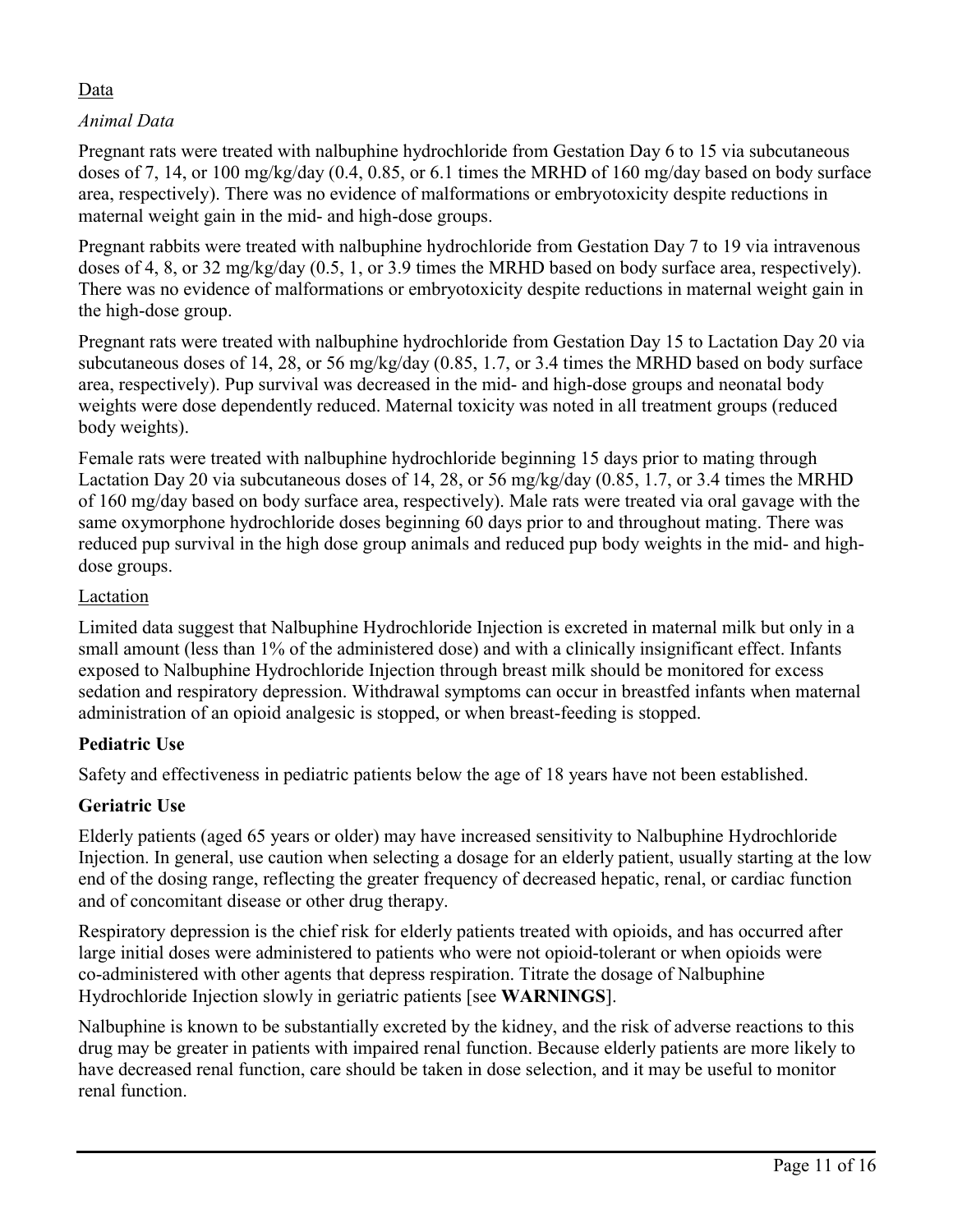## **ADVERSE REACTIONS**

The most frequent adverse reaction in 1066 patients treated in clinical studies with Nalbuphine Hydrochloride Injection was sedation 381 (36%).

Less frequent reactions were: sweaty/clammy 99 (9%), nausea/vomiting 68 (6%), dizziness/vertigo 58 (5%), dry mouth 44 (4%), and headache 27 (3%).

Other adverse reactions which occurred (reported incidence of 1% or less) were:

CNS Effects: Nervousness, depression, restlessness, crying, euphoria, floating, hostility, unusual dreams, confusion, faintness, hallucinations, dysphoria, feeling of heaviness, numbness, tingling, unreality. The incidence of psychotomimetic effects, such as unreality, depersonalization, delusions, dysphoria and hallucinations has been shown to be less than that which occurs with pentazocine.

Cardiovascular: Hypertension, hypotension, bradycardia, tachycardia.

Gastrointestinal: Cramps, dyspepsia, bitter taste.

Respiratory: Depression, dyspnea, asthma.

Dermatologic: Itching, burning, urticaria.

Miscellaneous: Speech difficulty, urinary urgency, blurred vision, flushing and warmth.

Allergic Reactions: Anaphylactic/anaphylactoid and other serious hypersensitivity reactions have been reported following the use of nalbuphine and may require immediate, supportive medical treatment. These reactions may include shock, respiratory distress, respiratory arrest, bradycardia, cardiac arrest, hypotension, or laryngeal edema. Some of these allergic reactions may be life-threatening. Other allergic-type reactions reported include stridor, bronchospasm, wheezing, edema, rash, pruritus, nausea, vomiting, diaphoresis, weakness, and shakiness.

#### **Postmarketing Experience**

The following adverse reactions have been identified during post approval use of nalbuphine. Because these reactions are reported voluntarily from a population of uncertain size, it is not always possible to reliably estimate their frequency or establish a causal relationship to drug exposure.

Abdominal pain, pyrexia, depressed level or loss of consciousness, somnolence, tremor, anxiety, pulmonary edema, agitation, seizures, and injection site reactions such as pain, swelling, redness, burning, and hot sensations. Death has been reported from severe allergic reactions to Nalbuphine Hydrochloride Injection treatment. Fetal death has been reported where mothers received Nalbuphine Hydrochloride Injection during labor and delivery.

Serotonin syndrome: Cases of serotonin syndrome, a potentially life-threatening condition, have been reported during concomitant use of opioids with serotonergic drugs.

Adrenal insufficiency: Cases of adrenal insufficiency have been reported with opioid use, more often following greater than one month of use.

#### **DRUG ABUSE AND DEPENDENCE**

#### **Abuse**

Nalbuphine Hydrochloride Injection contains nalbuphine, which can be abused and is subject to misuse, addiction, and criminal diversion [see **WARNINGS**].

All patients treated with opioids require careful monitoring for signs of abuse and addiction, since use of opioid analgesic products carries the risk of addiction even under appropriate medical use.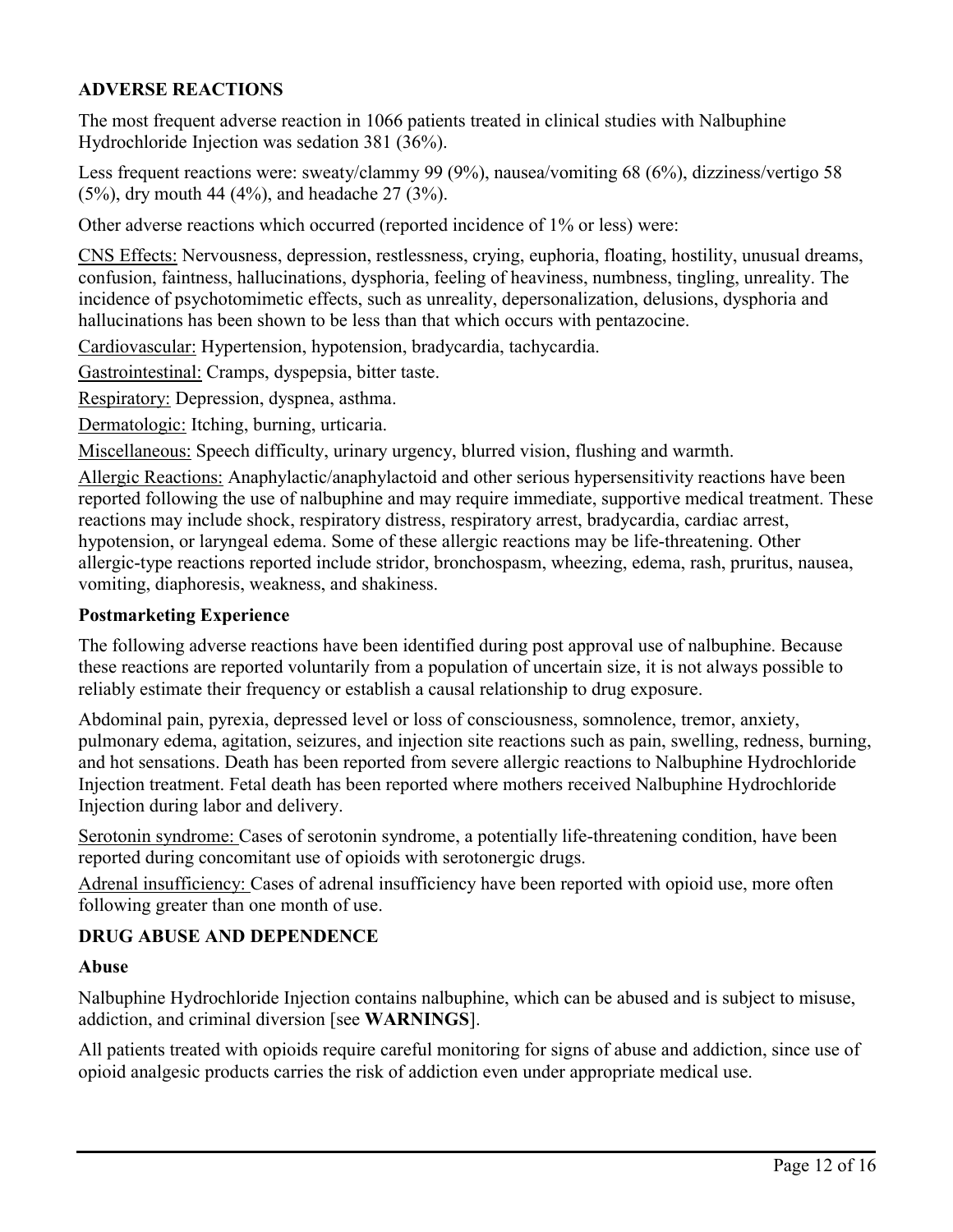Prescription drug abuse is the intentional non-therapeutic use of a prescription drug, even once, for its rewarding psychological or physiological effects.

Drug addiction is a cluster of behavioral, cognitive, and physiological phenomena that develop after repeated substance use and includes: a strong desire to take the drug, difficulties in controlling its use, persisting in its use despite harmful consequences, a higher priority given to drug use than to other activities and obligations, increased tolerance, and sometimes a physical withdrawal.

"Drug-seeking" behavior is very common in persons with substance use disorders. Drug-seeking tactics include emergency calls or visits near the end of office hours, refusal to undergo appropriate examination, testing, or referral, repeated "loss" of prescriptions, tampering with prescriptions, and reluctance to provide prior medical records or contact information for other treating health care provider(s). "Doctor shopping" (visiting multiple prescribers to obtain additional prescriptions) is common among drug abusers and people suffering from untreated addiction. Preoccupation with achieving adequate pain relief can be appropriate behavior in a patient with poor pain control.

Abuse and addiction are separate and distinct from physical dependence and tolerance. Health care providers should be aware that addiction may not be accompanied by concurrent tolerance and symptoms of physical dependence in all addicts. In addition, abuse of opioids can occur in the absence of true addiction.

Nalbuphine Hydrochloride Injection, like other opioids, can be diverted for non-medical use into illicit channels of distribution. Careful record-keeping of prescribing information, including quantity, frequency, and renewal requests, as required by state and federal law, is strongly advised.

Proper assessment of the patient, proper prescribing practices, periodic re-evaluation of therapy, and proper dispensing and storage are appropriate measures that help to limit abuse of opioid drugs.

# Risks Specific to Abuse of Nalbuphine Hydrochloride Injection

Abuse of Nalbuphine Hydrochloride Injection poses a risk of overdose and death. The risk is increased with concurrent abuse of Nalbuphine Hydrochloride Injection with alcohol and other central nervous system depressants.

Parenteral drug abuse is commonly associated with transmission of infectious diseases such as hepatitis and HIV.

### **Dependence**

Both tolerance and physical dependence opioid therapy can develop during chronic opioid therapy. Tolerance is the need for increasing doses of opioids to maintain a defined effect such as analgesia (in the absence of disease progression or other external factors). Tolerance may occur to both the desired and undesired effects of drugs, and may develop at different rates for different effects.

Physical dependence results in withdrawal symptoms after abrupt discontinuation or a significant dosage reduction of a drug. Withdrawal also may be precipitated through the administration of drugs with opioid antagonist activity (e.g., naloxone, nalmefene), mixed agonist/antagonist analgesics (pentazocine, butorphanol, nalbuphine), or partial agonists (buprenorphine). Physical dependence may not occur to a clinically significant degree until after several days to weeks of continued opioid usage.

Nalbuphine Hydrochloride Injection should not be abruptly discontinued [see **DOSAGE AND ADMINISTRATION**]. If Nalbuphine Hydrochloride Injection is abruptly discontinued in a physically-dependent patient, a withdrawal syndrome may occur. Some or all of the following can characterize this syndrome: restlessness, lacrimation, rhinorrhea, yawning, perspiration, chills, myalgia, and mydriasis. Other signs and symptoms also may develop, including: irritability, anxiety, backache,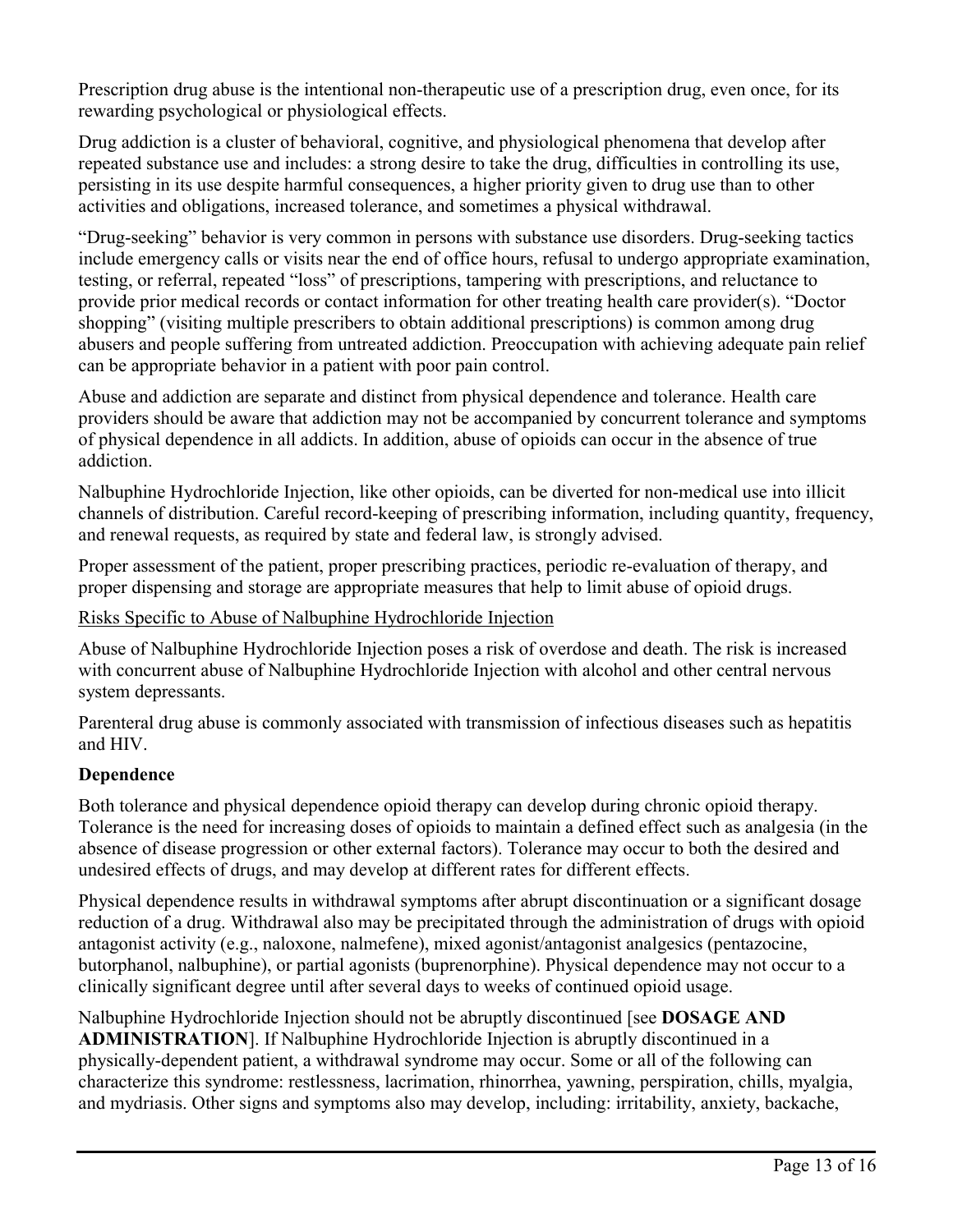joint pain, weakness, abdominal cramps, insomnia, nausea, anorexia, vomiting, diarrhea, or increased blood pressure, respiratory rate, or heart rate.

Infants born to mothers physically dependent on opioids will also be physically dependent and may exhibit respiratory difficulties and withdrawal signs [see **PRECAUTIONS; Pregnancy**].

# **OVERDOSAGE**

## Clinical Presentation

Acute overdose with Nalbuphine Hydrochloride Injection alone can be manifested by respiratory depression and dysphoria. Acute overdose with Nalbuphine Hydrochloride Injection and other opioids or CNS depressants can be manifested by respiratory depression, somnolence progressing to stupor or coma, skeletal muscle flaccidity, cold and clammy skin, constricted pupils, and, in some cases, pulmonary edema, bradycardia, hypotension, partial or complete airway obstruction, atypical snoring, and death. Marked mydriasis rather than miosis may be seen with hypoxia in overdose situations.

## Treatment of Overdose

In case of overdose, priorities are the reestablishment of a patent and protected airway and institution of assisted or controlled ventilation, if needed. Employ other supportive measures (including oxygen and vasopressors) in the management of circulatory shock and pulmonary edema as indicated. Cardiac arrest or arrhythmias will require advanced life-support techniques.

The opioid antagonists, naloxone or nalmefene, are specific antidotes to respiratory depression resulting from opioid overdose. For clinically significant respiratory or circulatory depression secondary to nalbuphine hydrochloride overdose, administer an opioid antagonist. Opioid antagonists should not be administered in the absence of clinically significant respiratory or circulatory depression secondary to Nalbuphine Hydrochloride Injection overdose.

Because the duration of opioid reversal is expected to be less than the duration of action of nalbuphine, carefully monitor the patient until spontaneous respiration is reliably re-established. If the response to an opioid antagonist is suboptimal or only brief in nature, administer additional antagonist as directed by the product's prescribing information.

In an individual physically dependent on opioids, administration of the recommended usual dosage of the antagonist will precipitate an acute withdrawal syndrome. The severity of the withdrawal symptoms experienced will depend on the degree of physical dependence and the dose of the antagonist administered. If a decision is made to treat serious respiratory depression in the physically dependent patient, administration of the antagonist should be initiated with care and by titration with smaller than usual doses of the antagonist.

# **DOSAGE AND ADMINISTRATION**

### **Important Dosage and Administration Instructions**

Nalbuphine Hydrochloride Injection should be administered as a supplement to general anesthesia only by persons specifically trained in the use of intravenous anesthetics and management of the respiratory effects of potent opioids.

Naloxone, resuscitative and intubation equipment and oxygen should be readily available.

Initiate the dosing regimen for each patient individually, taking into account the patient's severity of pain, patient response, prior analgesic treatment experience, and risk factors for addiction, abuse, and misuse [see **WARNINGS**].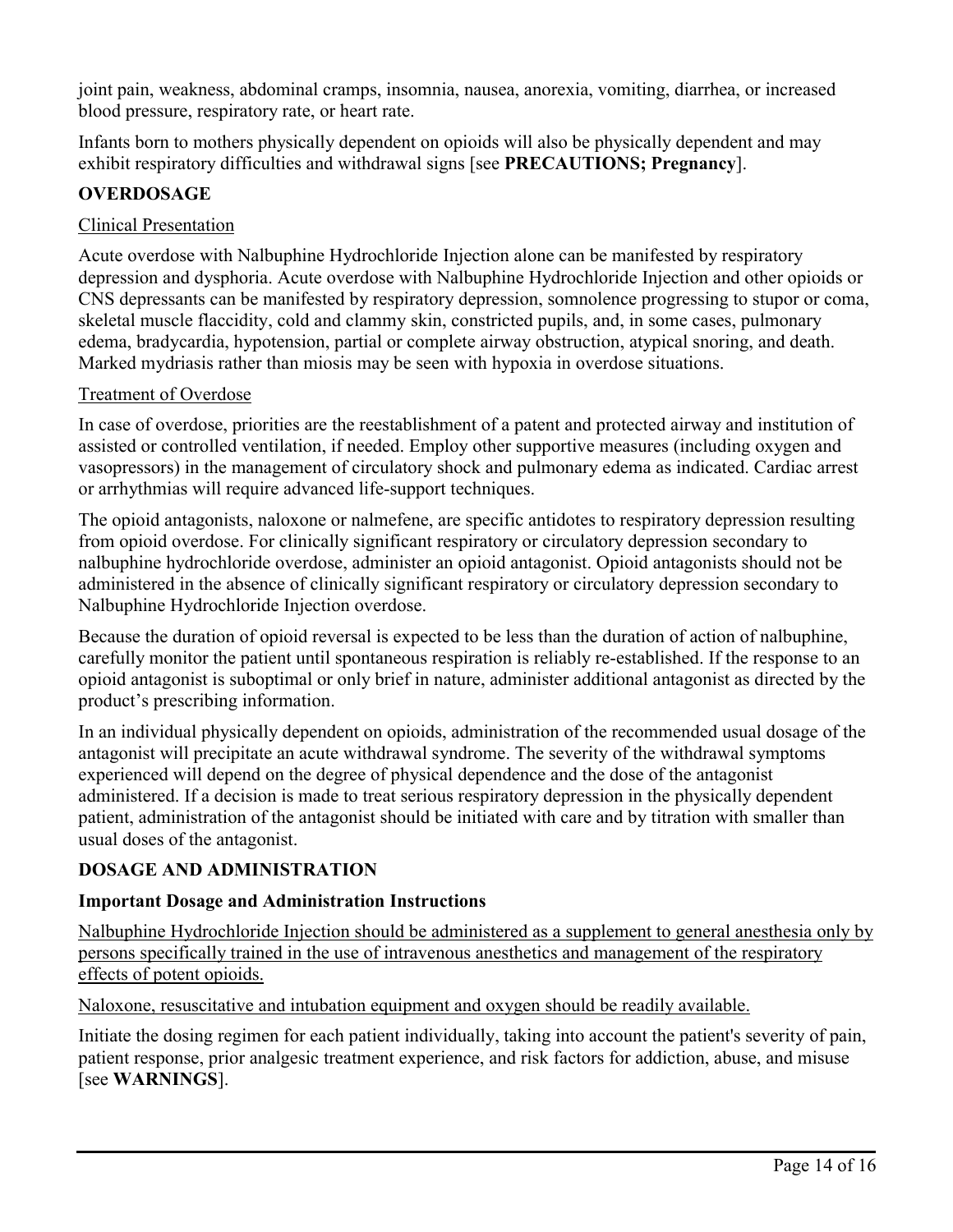Monitor patients closely for respiratory depression, especially within the first 24 to 72 hours of initiating therapy and following dosage increases with Nalbuphine Hydrochloride Injection and adjust the dosage accordingly [see **WARNINGS**].

Parenteral drug products should be inspected visually for particulate matter and discoloration prior to administration whenever solution and container permit.

# **Initial Dosage**

The usual recommended adult dose is 10 mg for a 70 kg individual administered subcutaneously, intramuscularly, or intravenously; this dose may be repeated every 3 to 6 hours as necessary. Dosage should be adjusted according to the severity of the pain, physical status of the patient, and other medications which the patient may be receiving [see **WARNINGS; Risks from Concomitant Use with Benzodiazepines or Other CNS Depressants**]. In nontolerant individuals, the recommended single maximum dose is 20 mg with a maximum total daily dose of 160 mg.

The use of Nalbuphine Hydrochloride Injection as a supplement to balanced anesthesia requires larger doses than those recommended for analgesia. Induction doses of nalbuphine hydrochloride range from 0.3 mg/kg to 3 mg/kg intravenously to be administered over a 10 to 15 minute period with maintenance doses of 0.25 to 0.5 mg/kg in single intravenous administrations as required. The use of Nalbuphine Hydrochloride Injection may be followed by respiratory depression which can be reversed with the opioid antagonist naloxone hydrochloride.

# **Titration and Maintenance of Therapy**

Individually titrate Nalbuphine Hydrochloride Injection to a dose that provides adequate analgesia and minimizes adverse reactions. Continually reevaluate patients receiving nalbuphine hydrochloride to assess the maintenance of pain control and the relative incidence of adverse reactions, as well as monitoring for the development of addiction, abuse, or misuse [see **WARNINGS**]. Frequent communication is important among the prescriber, other members of the healthcare team, the patient, and the caregiver/family during periods of changing analgesic requirements, including initial titration.

If the level of pain increases after dosage stabilization, attempt to identify the source of increased pain before increasing the nalbuphine hydrochloride dosage. If unacceptable opioid-related adverse reactions are observed, consider reducing the dosage. Adjust the dosage to obtain an appropriate balance between management of pain and opioid-related adverse events.

# **Discontinuation of Nalbuphine Hydrochloride Injection**

When a patient who has been taking Nalbuphine Hydrochloride Injection regularly and may be physically dependent no longer requires therapy with Nalbuphine Hydrochloride Injection, taper the dose gradually, by 25% to 50% every 2 to 4 days, while monitoring carefully for signs and symptoms of withdrawal. If the patient develops these signs or symptoms, raise the dose to the previous level and taper more slowly, either by increasing the interval between decreases, decreasing the amount of change in dose, or both. Do not abruptly discontinue Nalbuphine Hydrochloride Injection in a physically-dependent patient [see **WARNINGS, DRUG ABUSE AND DEPENDENCE**].